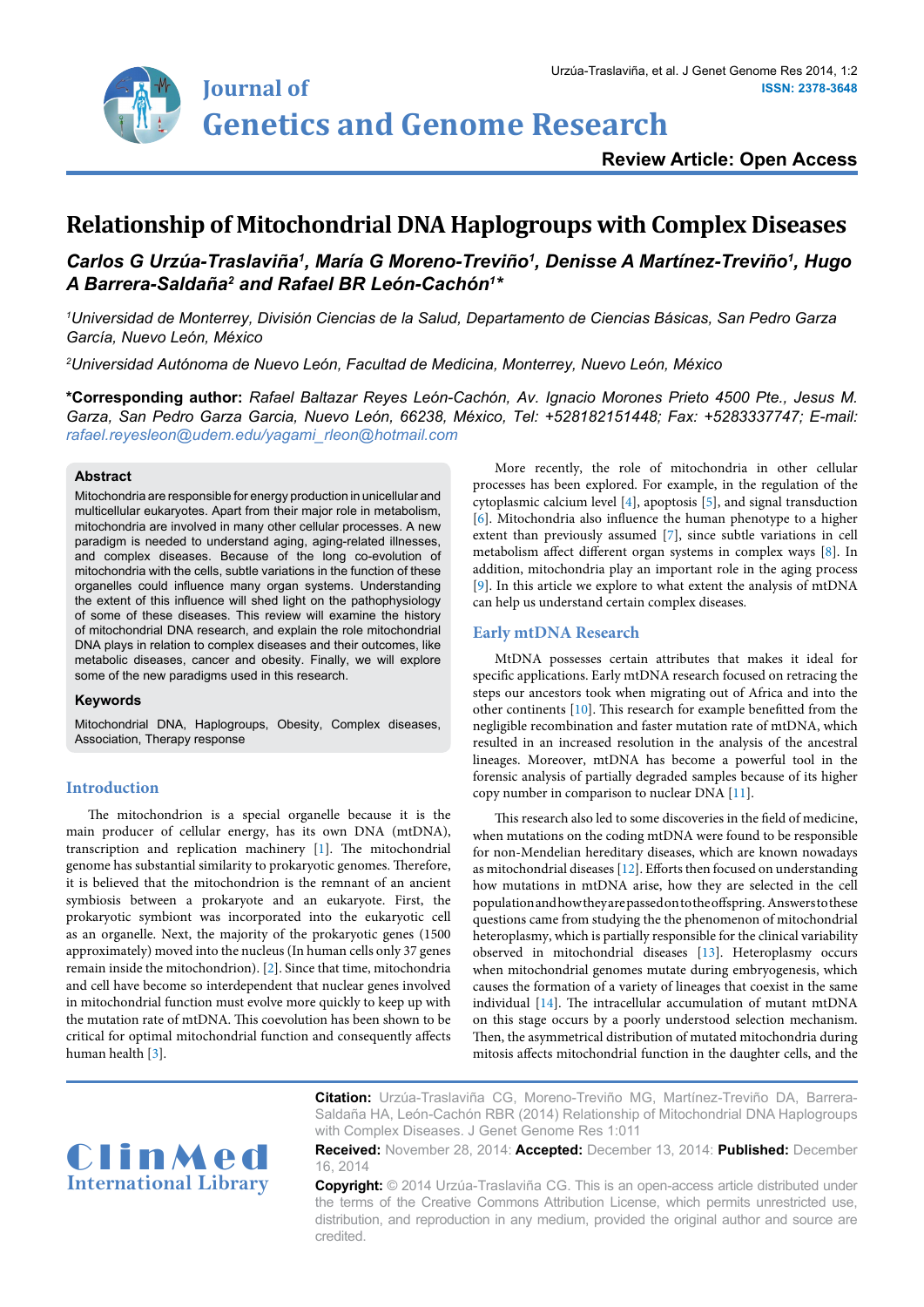<span id="page-1-0"></span>

tissues they will form, sometimes involving the germinal cell line and eventually fixating on the population through genetic drift and/or selection [[15](#page-3-14)]. After gestation, the selection process varies according to the organ system involved. Although many organ systems are quite compliant [[16](#page-3-15)], accumulation of mutated mtDNA scarcely occurs in certain cell types. For example, mice studies suggest that oocytes are selected based on their mitochondrial competence [[17](#page-3-16)]. Conversely, bone marrow cells are subject to a selective pressure that avoids mutations which compromise the efficiency of energy production [[18](#page-3-17)]. Depending on the time of the mutation and the rate of cellular turnover, even a mild genetic variation on a single mitochondrion may significantly impact the function of many tissues [[19](#page-3-18)].

## **The Relationship between mtDNA and Complex Diseases**

As mtDNA mutates more quickly than nuclear DNA [\[3](#page-3-13)], natural selection may shape the effect mitochondria have on metabolism and even on the functionality of organ systems on a shorter amount of time. For example, the mitochondrial efficiency hypothesis proposes that in warm climate adapted populations, the evolution of mtDNA favored the conversion of energy to adenosine triphosphate (ATP) rather than to heat. Such mitochondrial adaptations may be disadvantageous in modern western lifestyles characterized by physical inactivity and high calorie diets [[20](#page-3-19)]. Thus, the mitochondrial efficiency hypothesis could help explain the increased susceptibility to diabetes observed in south Asian populations [[21](#page-3-20)]. Likewise, in cold climate adapted populations, mtDNA favors heat production at the expense of efficient energy conversion, increasing the likelihood that the next mutation could severely compromise the cell's energy production. This could explain why some populations like northern Europeans are more susceptible to mitochondrial diseases [[22](#page-3-21)] ([Figure 1](#page-1-0)).

This information led to the hypothesis that although disfunctional mtDNA can affect more than one organ system subtler mitochondrial variations may be more difficult to detect phenotypically. Therefore, with the advances in sequencing technologies new research focused on searching associations between mtDNA and the so called "complex" diseases, known to involve multiple organ systems, and of elusive etiology [\[19\]](#page-3-18). Because mitochondria play a key role in metabolism, diseases like diabetes, metabolic syndrome and obesity were initially investigated. Later on, it was found that slight defects in the mitochondrial repair system could also help explain the etiology of neurodegenerative diseases like Alzheimer [\[23](#page-3-22)] and Parkinson's disease [[24](#page-3-23)]. Furthermore, mtDNA is explored in relation to cancer because of the role mitochondria play in the regulation of apoptosis [[25](#page-3-24)].

Currently, mtDNA sequences can be classified according to the haplogroups they belong to. Members of a haplogroup have one or more distinct SNP's in common, which they all inherited from a common ancestor. The haplogroups are named according to a letter of the alphabet, but their lexicographical order guards no relation to their genetic relationships. The most recent common ancestor of all mitochondria belongs to haplogroup L. This haplogroup gave rise to seven distinct haplogroups (L0-L6), which are currently located in Africa. The group of humans that migrated out of Africa belonged to haplogroup L3, consequently all non-African haplogroups come from this group alone. Haplogroup L3 gave rise to the M and N subclades. In particular, European haplogroups (I, J, K, T, U, V, W, H, U, and X) emerged from the N subclade. On the other hand, Asian haplogroups developed from both the N subclade (A, B, F, and Y) and the M subclade (C, D, G, Q, and Z). Finally, during the migration to the Americas, haplogroups C and D (from the M subclade) and haplogroups A, B and X, (N subclade) became the predominant genotypes in this continent [[26](#page-3-25)]. Thus, each haplogroup represents a major branching point in the evolutionary tree of the mitochondrial genome.

Haplogroups help distinguish populations that have evolved independently during recent human history [\[10\]](#page-3-6). Because the resolution of the haplogroups is limited by the mitochondrial rate of mutation, the SNPs located in the mitochondrial control region are especially useful because this region's mutation rate is even faster than the rest of the mtDNA [\[27\]](#page-3-26). Consequently, if some diseases are affected by mitochondrial function, they should behave differently depending on the haplogroup of the patient.

In particular, haplogroup N9a was found to be significantly related to resistance to metabolic syndrome in Japanese women [[28](#page-3-27)]. In southern Italy, haplogroup T was found to be a risk factor for morbid obesity [body mass index (BMI) >45kg/m2 ] [[29](#page-3-28)]. In a Taiwanese population, haplogroup B4 was associated with diabetes [[30](#page-3-29)]. And in a Caucasian population, haplogroup J increased the risk of age related macular degeneration [[31](#page-3-30)] ([Table 1](#page-2-0)).

Nowadays, high throughput DNA analysis tools, like microarrays and next generation sequencing are used to verify or reject the aforementioned associations. Additionally, new insights into the levels of heteroplasmy (which turned out to be higher than previously thought) [\[14](#page-3-10)], and the screening of larger sample sizes improved research quality and statistical power.

For example, full mtDNA sequences could be mined from an exome data set composed of 1000 individuals with type 2 diabetes and 1000 controls from a Danish population. Among the 2025 polymorphisms that were found to be associated to diabetes type 2, 393 had not been reported before [\[32\]](#page-3-31). A group in Germany reported no association between BMI and coding mtDNA using an array of 119 SNPs. But based on their results they recommended further analysis of control region variants [\[33](#page-4-0)]. Interestingly, another team found that some polymorphisms in the coding regions were associated with BMI, using a larger sample size [[34](#page-4-1)].

The potential of these polymorphisms to be of any use in the treatment and understanding of these diseases remains to be seen. Currently, the main obstacle to mtDNA research is low sample sizes, because of high sequencing costs. Hopefully, better analysis will be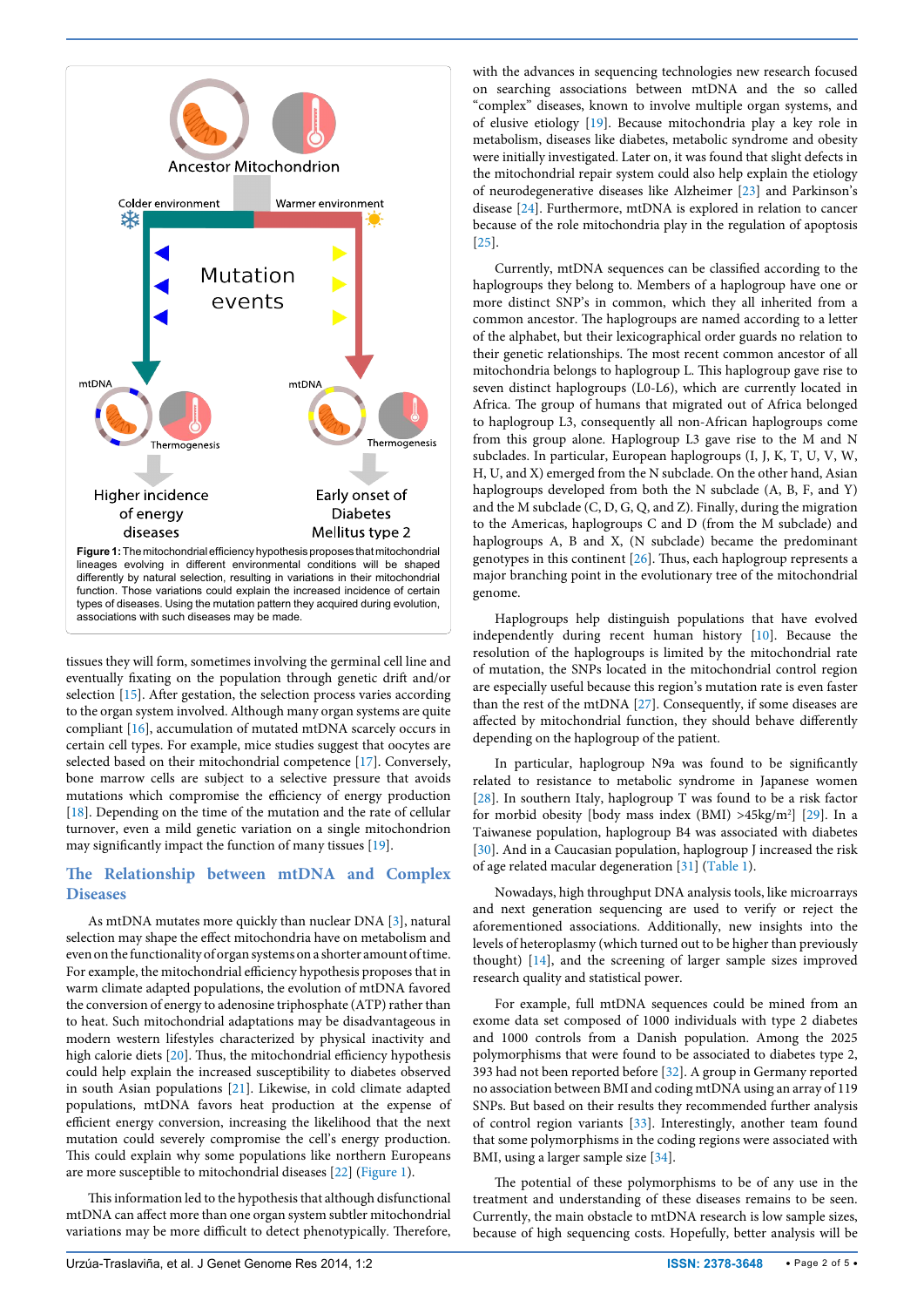<span id="page-2-0"></span>**Table 1:** Associations between mitochondrial haplogroups and mtDNA mutations with diseases.

| <b>Haplogroups</b>           | <b>Associations</b>                                                                                                                                                                  | <b>Therapeutic applications</b> |
|------------------------------|--------------------------------------------------------------------------------------------------------------------------------------------------------------------------------------|---------------------------------|
| H                            | Predictor of survival in severe sepsis [37]                                                                                                                                          | Patient stratification          |
| J, U5                        | Accelerated AIDS progression [52]                                                                                                                                                    |                                 |
| H3, Uk, IWX                  | Protection against AIDS progression [52]                                                                                                                                             |                                 |
| CZD                          | Good disease-free survival in Squamous cell carcinoma patients [47]                                                                                                                  |                                 |
| $\mathsf R$                  | Predictor of survival in severe sepsis [38]                                                                                                                                          |                                 |
| B <sub>4</sub>               | Increased risk of diabetes [30]                                                                                                                                                      | Biomarker                       |
| H                            | Increased risk of ischemic cardiomiopathy [61]                                                                                                                                       |                                 |
| J                            | Increased frequency of optic neuropathy in LHON [36], and age related macular<br>degeneration $\lceil 31 \rceil$ , Decreased incidence of ischemic cardiomiopathy $\lceil 61 \rceil$ |                                 |
| N                            | Increased risk of Breast Cancer and esophageal squamous cell carcinoma [45]                                                                                                          |                                 |
| N <sub>9a</sub>              | Protective for metabolic syndrome [28]                                                                                                                                               |                                 |
|                              | Increased risk of prostate and renal cancer [46]                                                                                                                                     |                                 |
| U                            | Reduced risk of exfoliation glaucoma [62]                                                                                                                                            |                                 |
| T                            | Increased risk of morbid obesity [29]                                                                                                                                                |                                 |
| <b>Mutations</b>             | <b>Associations</b>                                                                                                                                                                  | <b>Therapeutic applications</b> |
| 11778 G to A                 | Leber Hereditary Optic Neuropathy(LHON) [63]                                                                                                                                         | Diagnosis                       |
| 3460 A to G and 14884 T to C | Leigh Syndrome [64]                                                                                                                                                                  |                                 |
| 8993 T to G                  | Nuerogenic Muscle weakness, ataxia, and retinitis pigmentosa (NARP) [64]                                                                                                             |                                 |
| 8344 A to G                  | Myoclonus Epilepsy and Ragged-Red Fibers(MERRF) [65]                                                                                                                                 |                                 |
| 3243 A to G                  | Mitochondrial Encephalopathy, lactic acidosis and stroke-like symptoms(MELAS)<br>[66]                                                                                                |                                 |

possible in the near future as the amount of data on genome increases thanks to next generation sequencing technologies.

# **The Relationship between mtDNA and Disease Outcomes**

One of the first clinical uses of mtDNA was the identification of mutations responsible for mitochondrial diseases. Apart from helping in diagnosis, knowledge of the mutations did not improve treatment options significantly. Treatment for these diseases still relies heavily on symptomatic control, changes in diet and exercises regimens [[35](#page-4-2)]. Nevertheless, data obtained so far about the frequency and location of the affecting mutations have provided some insights into these diseases. For example, LOHN progression results in visual loss due to neuropathy more frequently in haplogroup J in carriers with the 11778 G to A or the 14484 T to C mutation [[36](#page-4-3)]. Haplogroups have also been associated with outcomes in other non-mitochondrial diseases. Haplogroups H and R were found to be an independent predictor of survival in patients with severe sepsis [\[37,](#page-4-4)[38\]](#page-4-5). Similarly, haplogroup T was found to be protective of lipoatrophy after highly active antiretroviral therapy [[39\]](#page-4-6). Even though most of these findings require further validation, the potential role of mtDNA in the stratification of patients cannot be ignored.

One of the most controversial topics is the link between mtDNA and cancer. In 1920, the Nobel laureate Otto Heinrich Warburg hypothesized that tumorigenesis was the result of insufficient cellular respiration caused by mitochondrial damage. He postulated this after observing the anaerobic metabolism cancer cells possess even in the presence of oxygen (Warburg effect). Modern research has now revealed how little we knew about the role of mitochondrial function in cancer. It is now known that the anaerobic metabolism in cancer cells is not a result of mtDNA damage, but a well regulated metabolic reprogramming [\[40\]](#page-4-7). Additionally, mitochondrial function was recently shown to vary between epithelial and stromal breast cancer cells [[41\]](#page-4-8). Moreover, a non-intuitive result revealed colon cancer cells to have a slower mutation rate than normal tissue [\[42\]](#page-4-9).

Clearly, because of the complexity of cancer cells, the analysis of their mtDNA is bound to be plagued with difficulties. For example, rapid tumor growth could be facilitated by an mtDNA mutation. This mutation could become ubiquitous in the tumor cells because of clonal selection. Nevertheless, using a mathematical model, one study reported that non-functional mutations could become established similarly during rapid tumor cell growth entirely by chance [[43\]](#page-4-10). Despite the difficulties just mentioned, another group found mitochondrial mutations to be responsible for the modulation

of metastatic potential in breast cancer cells [\[44\]](#page-4-11), this was only accomplished by observing a decrease in metastatic potential after replacing the mitochondria inside the cancer cells with mitochondria from healthy cells.

Even though the analysis of mtDNA inside cancer cells is still rudimentary, cancer incidence and progression could still be associated to mitochondrial haplogroups in a similar fashion as with other diseases. Efforts into this area have found an increased predisposition for breast and esophageal cancer in Haplogroup N [[45](#page-4-12)]. Also, haplogroup U was found to increase the risk of prostate and renal cancer in a North American population [[46](#page-4-13)]. Another research team associated the North East Asian haplogroup CZD (Comprised of M8a, C, Z, D4 and D5) with good disease-free survival in oral squamous cell carcinoma patients [\[47\]](#page-4-14).

## **The Way we See Diseases Frames the Way we do Research**

Justifiably, many of the previous association research efforts have focused on one specific disease, and as such established inclusion, exclusion, and other criteria to enable association for the disease of interest. However, this may not be the best approach, because the classification criteria possibly encompass many different diseases that share the same clinical outcome. For example, different forms of Parkinson have distinct etiology but similar clinical features [[48\]](#page-4-15). Also the pathophysiology of a disease may cause other diseases, for example, obesity leads to diabetes and hypertension [[49](#page-4-16)]. The aforementioned has to be taken into account when designing these studies.

Following this line of thinking, associations have been found between mtDNA polymorphisms and groups of diseases rather of only a single disease [[50\]](#page-4-17). This idea came from the multiorgan effects characteristic of mitochondrial diseases, and the insights provided by the research of human mitochondrial heteroplasmy conducted so far [\[14\]](#page-3-10).

Another approach is to sub-classify diseases according to disease progression. For example, bacterial infections are classified according to their antibiotic resistance [[51\]](#page-4-18). Similarly, associations between mtDNA and AIDS progression were found in a European population. Haplogroups which had less efficient mitochondrial function characterized by more thermogenesis (U5 and J), were associated with accelerated disease progression, and more efficient groups characterized by lower heat production (H3, H4, H5 and H6) were associated with disease protection [\[52\]](#page-4-19). This suggests that differences in mitochondrial function may affect the evolution of some diseases.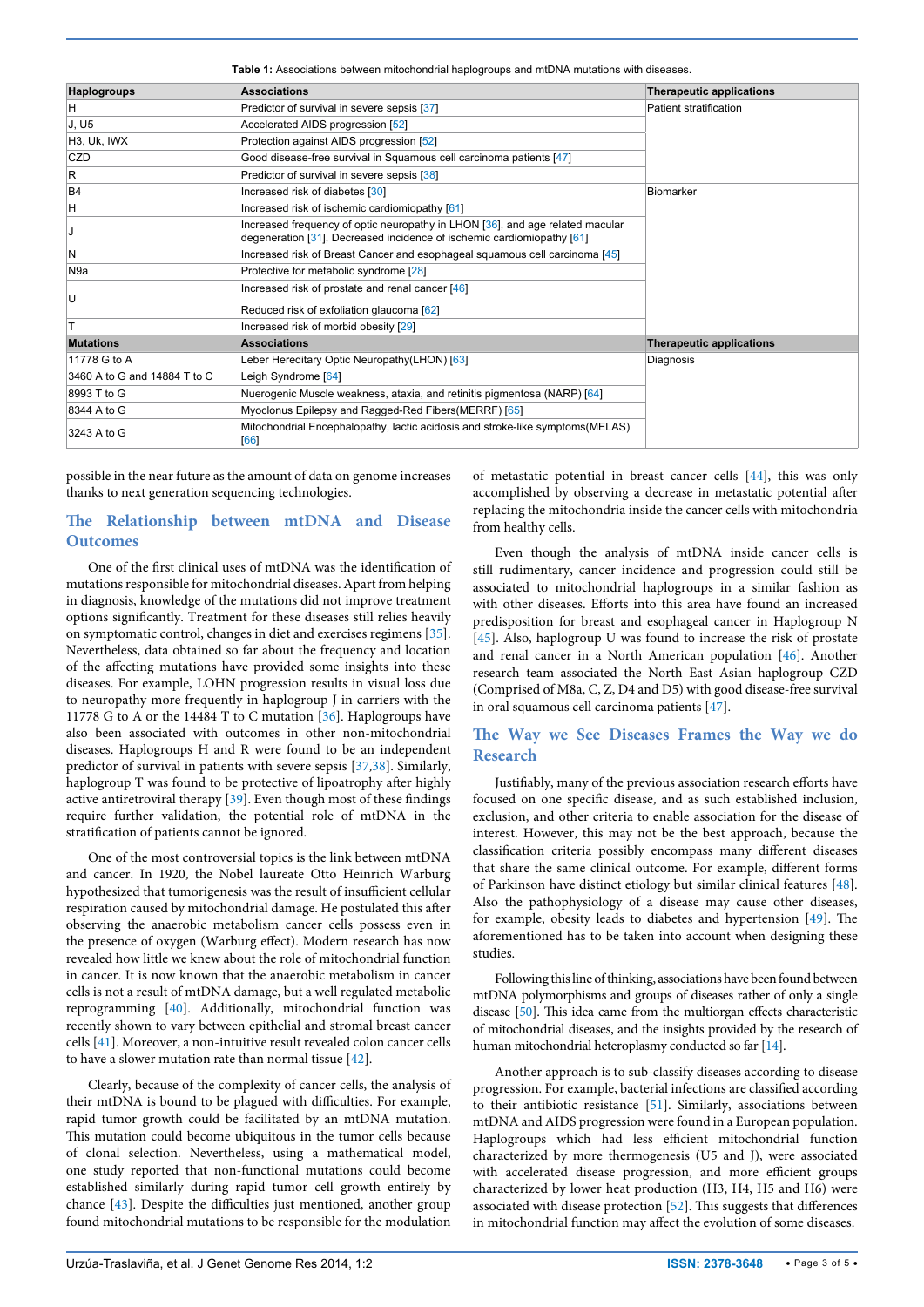#### **Mitochondrial Function and Obesity**

The World Health Organization defines obesity as the abnormal or excessive fat accumulation that may impair health. Clinically a BMI of over 30 defines obesity [\[53\]](#page-4-26).

Nowadays, obesity has become an alarming health problem in the new century [\[54](#page-4-27)]. Current treatment for obese patients include recommendations for lifestyle changes, and diets which may be complemented with pharmacological treatment, performing bariatric surgery in difficult cases [\[55\]](#page-4-28). Weight loss often involves a serious commitment, sometimes with suboptimal results, and surely tests the level of trust and communication between patient and physician.

Moderate weight loss benefits the prognosis of patients with metabolic syndrome, insulin resistance, hypertension [\[56\]](#page-4-29) and diabetes [\[57\]](#page-4-30). This is the main reason behind the understanding of obesity as a disease with future complications. Even so, a high BMI could be nothing more than a non-pathognomonic clinical indicator of disease, like fever in other diseases [[58](#page-4-31)]. If it were found that obese patients responded in different ways to a standard weight loss strategy, the classification into treatment response groups would be justified and it would be possible to investigate the role the pathophysiology of obesity plays on these differences, giving additional options for prevention and treatment of these patients.

To our knowledge, the effect of diets on human mitochondrial function has not been studied so far. However, it has been reported that the liver mitochondria of mice maintained with calorie restriction acquired more cristae [[59](#page-4-32)]. Another work found a change in mitochondrial number in orexigenic neurons from mice during the transition from fasted to fed state  $[60]$  $[60]$ .

Following this line of inquiry, we are performing a pilot study to find associations between mtDNA and the response to calorie restriction diet in an overweight human population. We expect to discover polymorphisms that can predict the success of such diet which would be a useful biomarker in the stratification of obese patients undergoing treatment.

### **Conclusion**

Mitochondria are unusual organelles with unorthodox genomics and a long history of co-evolution with eukaryotes. Subtle changes in their function could help explain the variability of complex diseases across populations and also the relationship with some neurodegenerative diseases that appear later in life. Mitochondria can be readily distinguished based on the analysis of mtDNA and such differentiation can be associated with functioning of the organism. Nevertheless, mtDNA research is still limited by lack of data and more time is needed to become useful as a biomarker.

#### **Acknowledgement**

The authors thank Irene Meester for reviewing this manuscript.

#### **Conflicts of interest**

We confirm that there are no known conflicts of interest associated with this publication and the financial support for this work has not influenced its outcome.

#### **References**

- <span id="page-3-11"></span>1. [Bonawitz ND, Clayton DA, Shadel GS \(2006\) Initiation and beyond: multiple](http://www.ncbi.nlm.nih.gov/pubmed/17189185)  [functions of the human mitochondrial transcription machinery. Mol Cell 24:](http://www.ncbi.nlm.nih.gov/pubmed/17189185)  [813-825.](http://www.ncbi.nlm.nih.gov/pubmed/17189185)
- <span id="page-3-12"></span>2. [Lang BF, Gray MW, Burger G \(1999\) Mitochondrial genome evolution and the](http://www.ncbi.nlm.nih.gov/pubmed/10690412)  [origin of eukaryotes. Annu Rev Genet 33: 351-397.](http://www.ncbi.nlm.nih.gov/pubmed/10690412)
- <span id="page-3-13"></span>3. [Gershoni M, Levin L, Ovadia O, Toiw Y, Shani N, et al. \(2014\) Disrupting](http://www.ncbi.nlm.nih.gov/pubmed/25245408)  [mitochondrial-nuclear coevolution affects OXPHOS complex I integrity and](http://www.ncbi.nlm.nih.gov/pubmed/25245408)  [impacts human health. Genome Biol Evol 6: 2665-2680.](http://www.ncbi.nlm.nih.gov/pubmed/25245408)
- <span id="page-3-0"></span>4. [Demaurex N, Poburko D, Frieden M \(2009\) Regulation of plasma membrane](http://www.ncbi.nlm.nih.gov/pubmed/19161976)  [calcium fluxes by mitochondria. Biochim Biophys Acta 1787: 1383-1394.](http://www.ncbi.nlm.nih.gov/pubmed/19161976)
- <span id="page-3-1"></span>5. [Wang C, Youle RJ \(2009\) The role of mitochondria in apoptosis\\*. Annu Rev](http://www.ncbi.nlm.nih.gov/pubmed/19659442)  [Genet 43: 95-118.](http://www.ncbi.nlm.nih.gov/pubmed/19659442)
- <span id="page-3-2"></span>6. [Kluge MA, Fetterman JL, Vita JA \(2013\) Mitochondria and endothelial](http://www.ncbi.nlm.nih.gov/pubmed/23580773)  [function. Circ Res 112: 1171-1188.](http://www.ncbi.nlm.nih.gov/pubmed/23580773)
- <span id="page-3-3"></span>7. [Larsen FJ, Schiffer TA, Sahlin K, Ekblom B, Weitzberg E, et al. \(2011\)](http://www.ncbi.nlm.nih.gov/pubmed/21576503)  [Mitochondrial oxygen affinity predicts basal metabolic rate in humans.](http://www.ncbi.nlm.nih.gov/pubmed/21576503)  [FASEB J 25: 2843-2852.](http://www.ncbi.nlm.nih.gov/pubmed/21576503)
- <span id="page-3-4"></span>8. [Wallace DC \(2013\) A mitochondrial bioenergetic etiology of disease. J Clin](http://www.ncbi.nlm.nih.gov/pubmed/23543062)  [Invest 123: 1405-1412.](http://www.ncbi.nlm.nih.gov/pubmed/23543062)
- <span id="page-3-5"></span>9. [Terman A, Kurz T, Navratil M, Arriaga EA, Brunk UT \(2010\) Mitochondrial](http://www.ncbi.nlm.nih.gov/pubmed/19650712)  [turnover and aging of long-lived postmitotic cells: the mitochondrial-lysosomal](http://www.ncbi.nlm.nih.gov/pubmed/19650712)  [axis theory of aging. Antioxid Redox Signal 12: 503-535.](http://www.ncbi.nlm.nih.gov/pubmed/19650712)
- <span id="page-3-6"></span>10. [Soares P, Alshamali F, Pereira JB, Fernandes V, Silva NM, et al. \(2012\) The](http://www.ncbi.nlm.nih.gov/pubmed/22096215)  [Expansion of mtDNA Haplogroup L3 within and out of Africa. Mol Biol Evol](http://www.ncbi.nlm.nih.gov/pubmed/22096215)  [29: 915-927.](http://www.ncbi.nlm.nih.gov/pubmed/22096215)
- <span id="page-3-7"></span>11. [Zapico SC, Ubelaker DH \(2013\) mtDNA Mutations and Their Role in Aging,](http://www.ncbi.nlm.nih.gov/pubmed/24307969)  [Diseases and Forensic Sciences. Aging Dis 4: 364-380.](http://www.ncbi.nlm.nih.gov/pubmed/24307969)
- <span id="page-3-8"></span>12. [Dimauro S \(2011\) A history of mitochondrial diseases. J Inherit Metab Dis](http://www.ncbi.nlm.nih.gov/pubmed/20490929)  [34: 261-276.](http://www.ncbi.nlm.nih.gov/pubmed/20490929)
- <span id="page-3-9"></span>13. Mroczek-Tońska K, Kisiel B, Piechota J, Bartnik E (2003) Leber hereditary [optic neuropathy--a disease with a known molecular basis but a mysterious](http://www.ncbi.nlm.nih.gov/pubmed/14617834)  [mechanism of pathology. J Appl Genet 44: 529-538.](http://www.ncbi.nlm.nih.gov/pubmed/14617834)
- <span id="page-3-10"></span>14. [Ramos A, Santos C, Mateiu L, Gonzalez Mdel M, Alvarez L, et al. \(2013\)](http://www.ncbi.nlm.nih.gov/pubmed/24098342)  [Frequency and pattern of heteroplasmy in the complete human mitochondrial](http://www.ncbi.nlm.nih.gov/pubmed/24098342)  [genome. PLoS One 8: e74636.](http://www.ncbi.nlm.nih.gov/pubmed/24098342)
- <span id="page-3-14"></span>15. [Wallace DC, Chalkia D \(2013\) Mitochondrial DNA genetics and the](http://www.ncbi.nlm.nih.gov/pubmed/24186072)  [heteroplasmy conundrum in evolution and disease. Cold Spring Harb](http://www.ncbi.nlm.nih.gov/pubmed/24186072)  [Perspect Biol 5: 021220.](http://www.ncbi.nlm.nih.gov/pubmed/24186072)
- <span id="page-3-15"></span>16. [He Y, Wu J, Dressman DC, Iacobuzio-Donahue C, Markowitz SD, et al.](http://www.ncbi.nlm.nih.gov/pubmed/20200521)  [\(2010\) Heteroplasmic mitochondrial DNA mutations in normal and tumour](http://www.ncbi.nlm.nih.gov/pubmed/20200521)  [cells. Nature 464: 610-614.](http://www.ncbi.nlm.nih.gov/pubmed/20200521)
- <span id="page-3-16"></span>17. [Dalton CM, Carroll J \(2013\) Biased inheritance of mitochondria during](http://www.ncbi.nlm.nih.gov/pubmed/23659999)  [asymmetric cell division in the mouse oocyte. J Cell Sci 126: 2955-2964.](http://www.ncbi.nlm.nih.gov/pubmed/23659999)
- <span id="page-3-17"></span>18. 't Hart LM, Jansen JJ, Lemkes HH, de Knijff P, Maassen JA (1996) Heteroplasmy levels of a mitochondrial gene mutation associated with diabetes mellitus decrease in leucocyte DNA upon aging. Hum Mutat 7: 193-197.
- <span id="page-3-18"></span>19. [Wallace DC \(2005\) A mitochondrial paradigm of metabolic and degenerative](http://www.ncbi.nlm.nih.gov/pubmed/16285865)  [diseases, aging, and cancer: a dawn for evolutionary medicine. Annu Rev](http://www.ncbi.nlm.nih.gov/pubmed/16285865)  [Genet 39: 359-407.](http://www.ncbi.nlm.nih.gov/pubmed/16285865)
- <span id="page-3-19"></span>20. [Bhopal RS, Rafnsson SB \(2009\) Could mitochondrial efficiency explain the](http://www.ncbi.nlm.nih.gov/pubmed/19423659)  [susceptibility to adiposity, metabolic syndrome, diabetes and cardiovascular](http://www.ncbi.nlm.nih.gov/pubmed/19423659)  [diseases in South Asian populations? Int J Epidemiol 38: 1072-1081.](http://www.ncbi.nlm.nih.gov/pubmed/19423659)
- <span id="page-3-20"></span>21. Bakker LE, Sleddering MA, Schoones JW, Meinders AE, Jazet IM (2013) Pathogenesis of type 2 diabetes in South Asians. Eur J Endocrinol 169: R99- 99R114.
- <span id="page-3-21"></span>22. [Ruiz-Pesini E, Mishmar D, Brandon M, Procaccio V, Wallace DC \(2004\)](http://www.ncbi.nlm.nih.gov/pubmed/14716012)  [Effects of purifying and adaptive selection on regional variation in human](http://www.ncbi.nlm.nih.gov/pubmed/14716012)  [mtDNA. Science 303: 223-226.](http://www.ncbi.nlm.nih.gov/pubmed/14716012)
- <span id="page-3-22"></span>23. [Swerdlow RH \(2012\) Mitochondria and cell bioenergetics: increasingly](http://www.ncbi.nlm.nih.gov/pubmed/21902597)  [recognized components and a possible etiologic cause of Alzheimer's](http://www.ncbi.nlm.nih.gov/pubmed/21902597)  [disease. Antioxid Redox Signal 16: 1434-1455.](http://www.ncbi.nlm.nih.gov/pubmed/21902597)
- <span id="page-3-23"></span>24. [Exner N, Lutz AK, Haass C, Winklhofer KF \(2012\) Mitochondrial dysfunction](http://www.ncbi.nlm.nih.gov/pubmed/22735187)  [in Parkinson's disease: molecular mechanisms and pathophysiological](http://www.ncbi.nlm.nih.gov/pubmed/22735187)  [consequences. EMBO J 31: 3038-3062.](http://www.ncbi.nlm.nih.gov/pubmed/22735187)
- <span id="page-3-24"></span>25. [Birch-Machin MA \(2006\) The role of mitochondria in ageing and](http://www.ncbi.nlm.nih.gov/pubmed/16716161)  [carcinogenesis. Clin Exp Dermatol 31: 548-552.](http://www.ncbi.nlm.nih.gov/pubmed/16716161)
- <span id="page-3-25"></span>26. [Maca-Meyer N, González AM, Larruga JM, Flores C, Cabrera VM \(2001\)](http://www.ncbi.nlm.nih.gov/pubmed/11553319)  Major genomic mitochondrial lineages delineate early human expansions. [BMC Genet 2: 13.](http://www.ncbi.nlm.nih.gov/pubmed/11553319)
- <span id="page-3-26"></span>27. [Galtier N, Jobson RW, Nabholz B, Glémin S, Blier PU \(2009\) Mitochondrial](http://www.ncbi.nlm.nih.gov/pubmed/19324654)  [whims: metabolic rate, longevity and the rate of molecular evolution. Biol Lett](http://www.ncbi.nlm.nih.gov/pubmed/19324654)  [5: 413-416.](http://www.ncbi.nlm.nih.gov/pubmed/19324654)
- <span id="page-3-27"></span>28. [Tanaka M, Fuku N, Nishigaki Y, Matsuo H, Segawa T, et al. \(2007\) Women](http://www.ncbi.nlm.nih.gov/pubmed/17259400)  [with mitochondrial haplogroup N9a are protected against metabolic](http://www.ncbi.nlm.nih.gov/pubmed/17259400)  [syndrome. Diabetes 56: 518-521.](http://www.ncbi.nlm.nih.gov/pubmed/17259400)
- <span id="page-3-28"></span>29. [Nardelli C, Labruna G, Liguori R, Mazzaccara C, Ferrigno M, et al. \(2013\)](http://www.ncbi.nlm.nih.gov/pubmed/23936828)  Haplogroup T is an obesity risk factor: mitochondrial DNA haplotyping in a [morbid obese population from southern Italy. Biomed Res Int 2013: 631082.](http://www.ncbi.nlm.nih.gov/pubmed/23936828)
- <span id="page-3-29"></span>30. [Liou CW, Chen JB, Tiao MM, Weng SW, Huang TL, et al. \(2012\) Mitochondrial](http://www.ncbi.nlm.nih.gov/pubmed/22891220)  [DNA coding and control region variants as genetic risk factors for type 2](http://www.ncbi.nlm.nih.gov/pubmed/22891220)  [diabetes. Diabetes 61: 2642-2651.](http://www.ncbi.nlm.nih.gov/pubmed/22891220)
- <span id="page-3-30"></span>31. [Mueller EE, Schaier E, Brunner SM, Eder W, Mayr JA, et al. \(2012\)](http://www.ncbi.nlm.nih.gov/pubmed/22348027)  [Mitochondrial haplogroups and control region polymorphisms in age-related](http://www.ncbi.nlm.nih.gov/pubmed/22348027)  [macular degeneration: a case-control study. PLoS One 7: e30874.](http://www.ncbi.nlm.nih.gov/pubmed/22348027)
- <span id="page-3-31"></span>32. [Li S, Besenbacher S, Li Y, Kristiansen K, Grarup N, et al. \(2014\) Variation and](http://www.ncbi.nlm.nih.gov/pubmed/24448545)  [association to diabetes in 2000 full mtDNA sequences mined from an exome](http://www.ncbi.nlm.nih.gov/pubmed/24448545)  [study in a Danish population. Eur J Hum Genet 22: 1040-1045.](http://www.ncbi.nlm.nih.gov/pubmed/24448545)